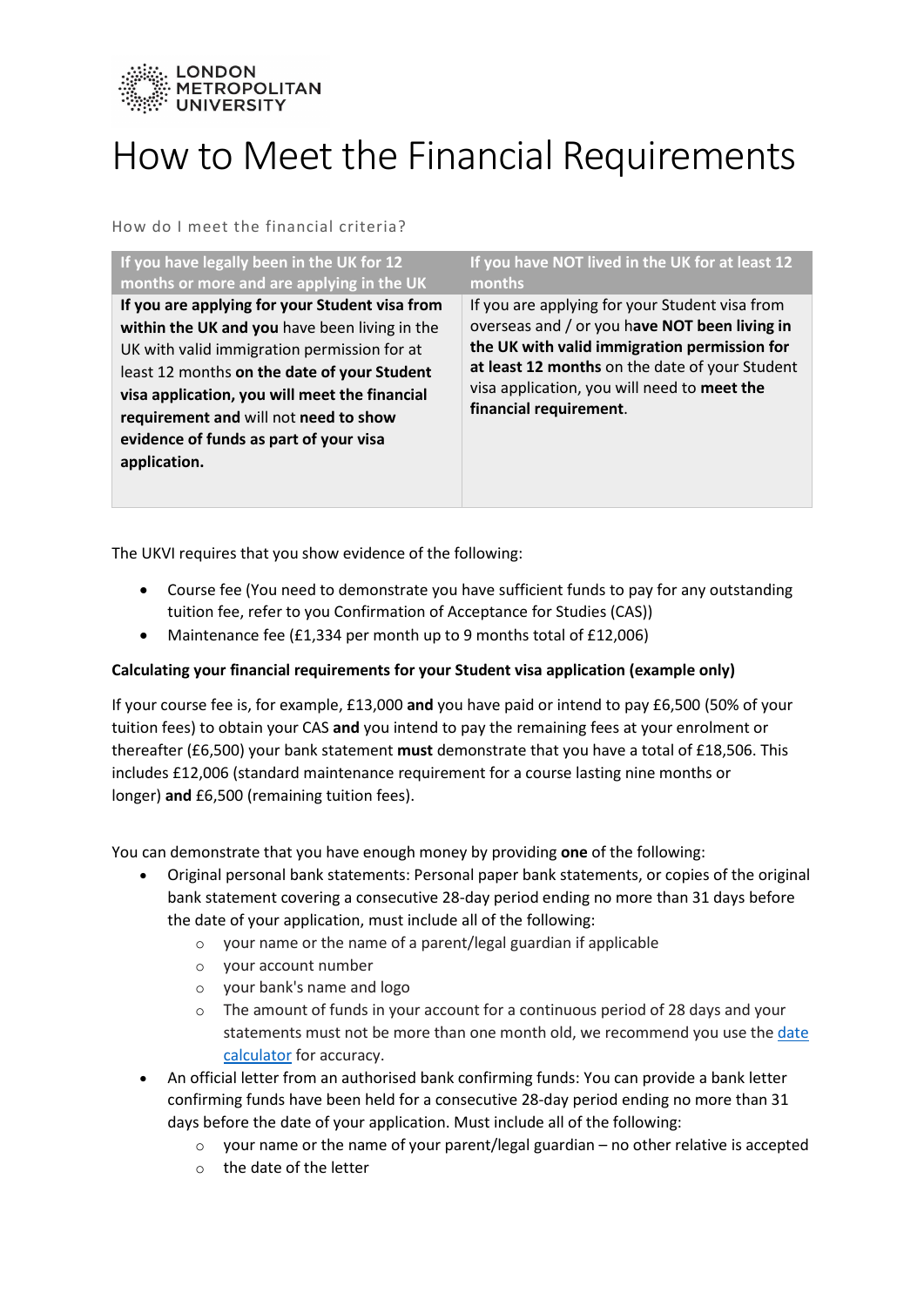

- o the account number
- $\circ$  the financial institution's name and logo
- $\circ$  the amount of funds in your account this must be sufficient to cover the cost of any unpaid tuition fees and the required maintenance funds
- o Written confirmation that the funds listed have been in your bank account for a continuous period of 28 days and that the balance has not fallen below the required amount, we recommend you use th[e date calculator](https://www.timeanddate.com/date/duration.html) for accuracy.
- an official letter from an authorised financial institution confirming educational loan funds: A letter confirming educational loan funds must include the following:
	- o your full name
	- o the date of the letter
	- o the loan provider/financial institution's name and logo
	- o the funds available as a loan
	- $\circ$  evidence that the loan is provided by your national government, their state or regional government, a government sponsored student loan company or is part of an academic or educational loans scheme

The letter confirming your loan funding must also be dated no more than six months before the date of your visa application

#### Money that can be used

- $\checkmark$  Funds held in a personal account in your name or the name of your parent or legal guardian; AND
- $\checkmark$  Funds held any form of personal bank or building society account (including current, deposit, savings, pension from which the funds can be withdrawn or investment account) provided the account allows the funds to be accessed immediately; OR
- $\checkmark$  A student loan in your name (the loan must be provided by your government, or by a government sponsored student loan company or be part of an academic or educational loans scheme); OR
- $\checkmark$  Funds provided to you by an official financial sponsor.

### Money that CANNOT be used

- × The following documents are not acceptable financial documents: shares, bonds, overdrafts, credit cards and pensions from which the funds cannot be withdrawn immediately.
- × Funds held in a business account
- × A loan, unless it is a student loan that meets all of the criteria set out in Money that can be used above
- × Funds held in a financial institution that is not regulated by the appropriate regulatory body for the country.

### Information about acceptable funds can be found in [Appendix Finance](https://www.gov.uk/guidance/immigration-rules/immigration-rules-appendix-finance)

### Currency Conversions

The UKVI uses the official exchange rate on the **[OANDA website](https://www1.oanda.com/currency/converter/)**. Always use this when calculating your funds in an overseas currency.